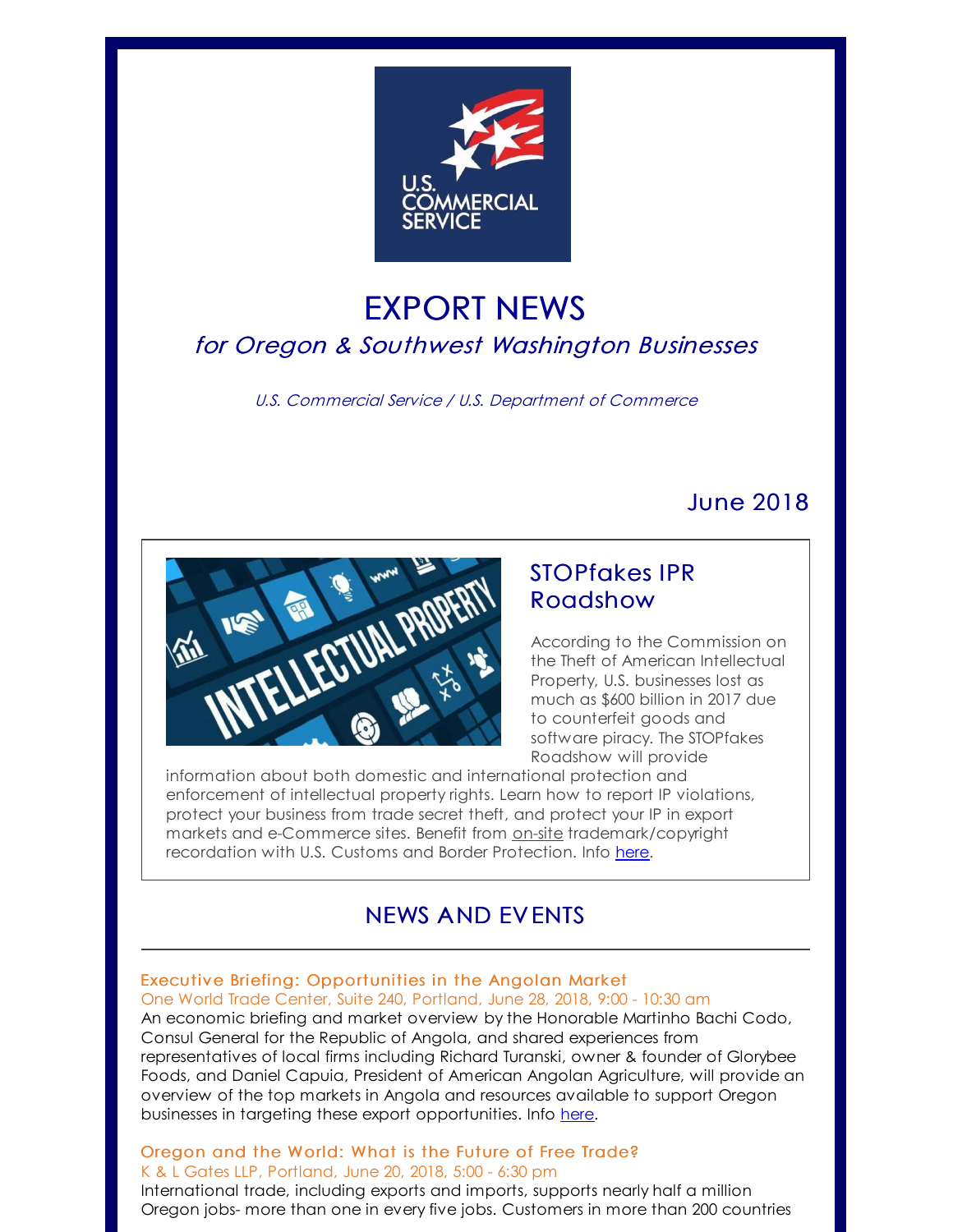and territories buy Oregon-made goods and services. Join us for a discussion on the future of Oregon exports and trade with Curtis Robinhold, Executive Director of the Port of Portland; Alexis Taylor, Director of the Oregon Department of Agriculture; and Shiau Yen Chin-Dennis, K & L Gates LLP partner and chair of the Export Council of Oregon. This event is hosted by World Oregon. Info [here](http://r20.rs6.net/tn.jsp?f=001ou2qsiiWjmNzt4ebzICWTrQpScKN7rVtYBvu_C9VvYgeG4ZTUeR4Tp9liCHGKSKpazoF8cnaSDCDHaB5SGYiog63VADAhlXHrq9I2flu4NvgbhWPxFy7RVR96QQOhX5folO3qYYTSuCdWuFdXGWcCNq-3p2MorDXveGDsrUQ2tDM0e8mAzEs12tF4Kf0Ptdd7VtPH3IsAm2bMMzBXPgIUXBD_P905IoYTLONHnPsSX0=&c=&ch=).

### 2018 [International](http://r20.rs6.net/tn.jsp?f=001ou2qsiiWjmNzt4ebzICWTrQpScKN7rVtYBvu_C9VvYgeG4ZTUeR4Tp9liCHGKSKpeMT_GgeH8pw7kbsjC3-KyCaLr9W_InmHC4z27jFkCH34C3GvcCvxkQ1ui8ORIV3eKmfWCXmq-PTtXysszUogML5Vrw-kvcCqiQA_md6B4fBJdwNb0WhBTMgTRjyScCgkBF1ijLJH61pEmyjR4O6vItF5bw8w9vbqEhfxjK0PDaLh2ceafzPZ6A==&c=&ch=) Speaker Series: Masha Gessen

Arlene Schnitzer Concert Hall, Portland, June 12, 2018, 7:00 - 9:30 pm

Hosted by WorldOregon, Masha Gessen was the winner of the 2017 National Book Award in nonfiction, is a staff writer at The New Yorker, and is the author of several books, among them The Man Without <sup>a</sup> Face: The Unlikely Rise of Vladimir Putin. This event is hosted by World Oregon. Info [here](http://r20.rs6.net/tn.jsp?f=001ou2qsiiWjmNzt4ebzICWTrQpScKN7rVtYBvu_C9VvYgeG4ZTUeR4Tp9liCHGKSKpeMT_GgeH8pw7kbsjC3-KyCaLr9W_InmHC4z27jFkCH34C3GvcCvxkQ1ui8ORIV3eKmfWCXmq-PTtXysszUogML5Vrw-kvcCqiQA_md6B4fBJdwNb0WhBTMgTRjyScCgkBF1ijLJH61pEmyjR4O6vItF5bw8w9vbqEhfxjK0PDaLh2ceafzPZ6A==&c=&ch=).

## FIND OPPORTUNITIES, WORLDWIDE!

#### Asian [Development](http://r20.rs6.net/tn.jsp?f=001ou2qsiiWjmNzt4ebzICWTrQpScKN7rVtYBvu_C9VvYgeG4ZTUeR4Tp9liCHGKSKpLGQu7IOEAqUkDyn6rBhIfjthYRto2gDA9OH-4FSxkW29YMoPbm5VsINsTuqR2ahECpKNQ5xNGWtYsSSjgdaUOAXmnd4m5KNLtpMdAG09cZQ=&c=&ch=) Bank (ADB) Projects

The ABD fosters economic growth and cooperation in the Asia-Pacific region, providing its members with loans, technical assistance, grants, and equity investments. Track the latest ADB-funded projects and procurement notices. Find opportunities in [India](http://r20.rs6.net/tn.jsp?f=001ou2qsiiWjmNzt4ebzICWTrQpScKN7rVtYBvu_C9VvYgeG4ZTUeR4Tp9liCHGKSKpNzuBnzLo6Wq2BJS_7Ld8BJVDvFR-tVo8vMZhn78yfR8AfNMkwmw3JRrSw7EbQCfIpEpAolXuiM-vZqzzKm34MQX8j7XbvzTEqjk3s_2Jtdeu4sARPzr8A-L0kMZwMDhapssimmEt79_95tbxlbqJa7AN0zW6Y-WAnhCkY0gnkgRlwBK3FQAKzRbP9MBSx5y_&c=&ch=) and [Bangladesh](http://r20.rs6.net/tn.jsp?f=001ou2qsiiWjmNzt4ebzICWTrQpScKN7rVtYBvu_C9VvYgeG4ZTUeR4Tp9liCHGKSKpvAE9WBTz0Y6-zdmFVXOo5AL12TMk0TAdbf-WwRUHDCseeEBz4PClSt0qdJWbx36ptYqcVIi7A9xAyOi1a7nvfLpykmnBqFQ2vHBGc2xH0K2c_RN13TpxX-jPWKldx3KcQa7XXSEiQAO2nVIxCyxHgYNcfr0_IA-JjtkdMmNujQE=&c=&ch=) Irrigation [Management,](http://r20.rs6.net/tn.jsp?f=001ou2qsiiWjmNzt4ebzICWTrQpScKN7rVtYBvu_C9VvYgeG4ZTUeR4Tp9liCHGKSKpPHOtQrXpz0k2gnQHTI5aGJZCbAMdyqsDkuEPe9magVqHV--sJrt_0xPI9ZRx4wqQI9yVXBa1t4wm3D4ZH42vLKsj4iypOXceUkW8sVGa7NE5L7NntfZj2eF0oDyDJFcys0m7vSgcbLY=&c=&ch=) Afghanistan Horticulture Sector [Development,](http://r20.rs6.net/tn.jsp?f=001ou2qsiiWjmNzt4ebzICWTrQpScKN7rVtYBvu_C9VvYgeG4ZTUeR4Tp9liCHGKSKpNhHkIazkuJSH_nEEDFh17Exb-vDP_p1PoYfGv-3f_uuEa1NWdjNjIT0FkTswhiwAD0CvTYOrrYi-M83aouImSxJyydVxWWbA-dXvlFVmGEpRooWLUQpu3w==&c=&ch=) Vietnam Power Grid [Development](http://r20.rs6.net/tn.jsp?f=001ou2qsiiWjmNzt4ebzICWTrQpScKN7rVtYBvu_C9VvYgeG4ZTUeR4Tp9liCHGKSKp-vplxbFy0yizhy_uL1dHR1L6F3dJsOhMhWrlewmq1WkcFfpF6w5STjAF8jHorCU2r2jalpQUHQ60d4n2TvyB6OpAWUy6gmnwczLKMA8eSXZpyz1zrydVsdBqmYqjyDLJjivMDeSjIyl3dRC7SkVDwOIZIeM061ImdYhLakoaQiOWT5vKoCsXCw==&c=&ch=), and [more](http://r20.rs6.net/tn.jsp?f=001ou2qsiiWjmNzt4ebzICWTrQpScKN7rVtYBvu_C9VvYgeG4ZTUeR4Tp9liCHGKSKp3bVcKREJ_dx9siOw69NPARvHXZW_OLbjldYOrs5eTed15B3kzUoniz3u_CI6DnTD9Cs-Ay0iXeGanx4iwN1jyrWvD_sOfgC1Mk6Sv-OJfHcsLVD_tmLJkhPEeAwwlD41_BFSadrYSyZRi2H0uFiQvK9f4Is-vaWAX-MXW6K_Fdg=&c=&ch=). Utilize US Commercial Service's ADB Liaison office for counsel and support.

#### RoHS - Current Issues that Impact U.S. [Exporters](http://r20.rs6.net/tn.jsp?f=001ou2qsiiWjmNzt4ebzICWTrQpScKN7rVtYBvu_C9VvYgeG4ZTUeR4Tp9liCHGKSKpCtT6S3MiYBw_Qq_mUV1hM6wXciKeWdrNE6KofoTZMCUgCI7gZfIy9hNWlgB2PzuXwvJdR4RrRGXKC0d1qAAKd5toqDpkADKQRZTGvJwJjqW3mfjGp9AAfFWi-bIjfhL154r7ybnj5Yjnc-vTf5iuMFZdIk2lhUnBfdHgLYKhSVjduForRhCEvw==&c=&ch=)

#### Webinar, June 6, 2018

This webinar will focus on current issues and actions under the Restriction of Hazardous [Substances](http://r20.rs6.net/tn.jsp?f=001ou2qsiiWjmNzt4ebzICWTrQpScKN7rVtYBvu_C9VvYgeG4ZTUeR4Tp9liCHGKSKpgyotutMnfqfO3Z6IFrejYa_uqY-IeXnkWbLDi9QHEVCjG5suwqcZ_q1p598BZyvCV4NdmsNl3cG-ZFXvLx7mni-SNHUTkb1J4dClGIPUV8s=&c=&ch=) Directive that could impact U.S. industry exporting to the EU. Info [here](http://r20.rs6.net/tn.jsp?f=001ou2qsiiWjmNzt4ebzICWTrQpScKN7rVtYBvu_C9VvYgeG4ZTUeR4Tp9liCHGKSKpCtT6S3MiYBw_Qq_mUV1hM6wXciKeWdrNE6KofoTZMCUgCI7gZfIy9hNWlgB2PzuXwvJdR4RrRGXKC0d1qAAKd5toqDpkADKQRZTGvJwJjqW3mfjGp9AAfFWi-bIjfhL154r7ybnj5Yjnc-vTf5iuMFZdIk2lhUnBfdHgLYKhSVjduForRhCEvw==&c=&ch=).

#### Direct Line: Infrastructure [Opportunities](http://r20.rs6.net/tn.jsp?f=001ou2qsiiWjmNzt4ebzICWTrQpScKN7rVtYBvu_C9VvYgeG4ZTUeR4Tp9liCHGKSKpXHqGlCv8FumM0XdcMePGbsdky7FOkw5Ar4JVu6iGYcfYJoTdiDFU8bJm7_ezFrWlLbO7MFkPrTzsHajCulng8r74cS-yUsJhb482fcg1lo1Rym8Ac7XR_QfvfJRGiKoyoajlAh5bzlMBZv3ffeTEt2NpITkLZJIb&c=&ch=) for U.S. Businesses in Nepal June 12, 2018

U.S. Ambassador to Nepal, Alaina Teplitz, hosts a Direct Line webinar exploring energy and transportation infrastructure opportunities in Nepal. Please register by June 11. Info [here](http://r20.rs6.net/tn.jsp?f=001ou2qsiiWjmNzt4ebzICWTrQpScKN7rVtYBvu_C9VvYgeG4ZTUeR4Tp9liCHGKSKpXHqGlCv8FumM0XdcMePGbsdky7FOkw5Ar4JVu6iGYcfYJoTdiDFU8bJm7_ezFrWlLbO7MFkPrTzsHajCulng8r74cS-yUsJhb482fcg1lo1Rym8Ac7XR_QfvfJRGiKoyoajlAh5bzlMBZv3ffeTEt2NpITkLZJIb&c=&ch=). [Note: register by Chrome or Firefox. Not IE compatible]

## Trends of Mexico's Plastic Industry

#### Webinar, June 28, 2018

This complimentary webinar will focus on various topics with Mexico's plastic industry, from opportunities fro U.S. exporters to market entry advice from Commercial Service specialists. For more information, contact [Mario.Vidana@trade.gov](mailto:Mario.Vidana@trade.gov).

#### Ezhou Airport Construction Seminar

#### Ezhou, China, July 6, 2018

Join the U.S. Commercial Service China to explore opportunities expanding your sales into the newly approved Ezhou airport project in Hubai Province. Register by June 10.! For more information, contact [roya.xie@trade.gov](mailto:roya.xie@trade.gov) or [jing.wang@trade.gov](mailto:jing.wang@trade.gov).

### [International](http://r20.rs6.net/tn.jsp?f=001ou2qsiiWjmNzt4ebzICWTrQpScKN7rVtYBvu_C9VvYgeG4ZTUeR4Tp9liCHGKSKpVAyDxCxEr9sMp2bnd5Ek2N1MQdWexC6adiMADTHp1CcVRU8xjphYqZNvwev50GpuhfN6tsuU1eHKN7l8qolO3vumh6X0w56EZj0ogkYNpKjmzXOuy6rBn-5JGCx-3tOHRD3Vdf8BQuBnLuXWH7rp4soF8aJhk9YW&c=&ch=) Woodw orking Fair (IWF) Atlanta 2018 - International Buyer Program (IBP)

#### Atlanta, GA, August 22 - 25, 2018

Benefit from B2B matchmaking and country-specific counseling from visiting U.S Embassy/Commercial Service trade advisors. The two complimentary programs are for U.S. exhibitors interested in expanding their markets globally at IWF 2018. Info [here](http://r20.rs6.net/tn.jsp?f=001ou2qsiiWjmNzt4ebzICWTrQpScKN7rVtYBvu_C9VvYgeG4ZTUeR4Tp9liCHGKSKpVAyDxCxEr9sMp2bnd5Ek2N1MQdWexC6adiMADTHp1CcVRU8xjphYqZNvwev50GpuhfN6tsuU1eHKN7l8qolO3vumh6X0w56EZj0ogkYNpKjmzXOuy6rBn-5JGCx-3tOHRD3Vdf8BQuBnLuXWH7rp4soF8aJhk9YW&c=&ch=).

#### The [Green](http://r20.rs6.net/tn.jsp?f=001ou2qsiiWjmNzt4ebzICWTrQpScKN7rVtYBvu_C9VvYgeG4ZTUeR4Tp9liCHGKSKpLl9xYJj9Mn5elRMHIHnbpL6QHYBE0xm242Sfgbi8tvHHNu5imRzy35svBHg0n9FVN66hgZQNrfMMBbZ5Yrp7C5ePm3bJeUvRrWkfpT-_bzGeD-v5ypMFGFr0oJVt5Aw1ieFdd1fsz8n6_9GgeWg4Ug==&c=&ch=) Expo 2018 and Aquatech Mexico Mexico City, Mexico, September 4 - 6, 2018

The leading environmental and water technologies trade event for Mexico. Join a Prosper Portland supported delegation and exhibition, or showcase in the U.S. Pavilion. Trade show details [here.](http://r20.rs6.net/tn.jsp?f=001ou2qsiiWjmNzt4ebzICWTrQpScKN7rVtYBvu_C9VvYgeG4ZTUeR4Tp9liCHGKSKpLl9xYJj9Mn5elRMHIHnbpL6QHYBE0xm242Sfgbi8tvHHNu5imRzy35svBHg0n9FVN66hgZQNrfMMBbZ5Yrp7C5ePm3bJeUvRrWkfpT-_bzGeD-v5ypMFGFr0oJVt5Aw1ieFdd1fsz8n6_9GgeWg4Ug==&c=&ch=) Contact [kellie.holloway@trade.gov](mailto:kellie.holloway@trade.gov).

## [WETEX](http://r20.rs6.net/tn.jsp?f=001ou2qsiiWjmNzt4ebzICWTrQpScKN7rVtYBvu_C9VvYgeG4ZTUeR4Tp9liCHGKSKptTaeZfc3-rr5RN1Mvi1Ab0TdmLq5nYTu6DhpciGCH0ebddepoIupE18PhgaU_jjTCw36EHGlO90TYd8QQKEpEfGOEN0d1DHUbZTpIHQutkE=&c=&ch=) 2018

Dubai, United Arab Emirates, October 23 - 25, 2018